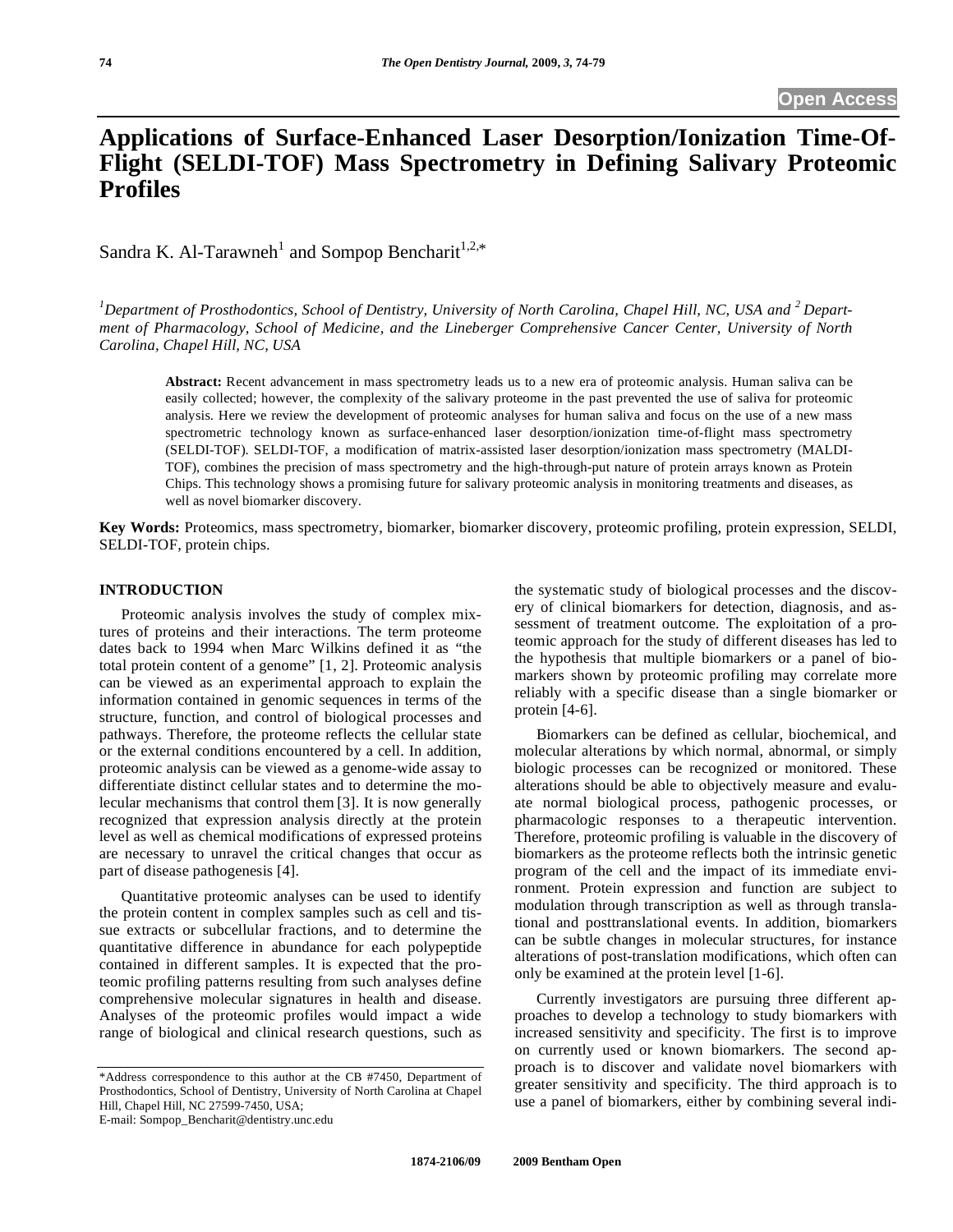vidually identified biomarkers or by using mass spectrometry to identify a pattern of protein peaks in sera that can be used to predict the presence of cancer or other diseases. Expression pattern of a known biomarker or correlation of expression of several known biomarkers can be a valuable research and clinical tool for monitoring disease or treatment progression. High-throughput proteomic methodologies have the potential to revolutionize protein biomarker discovery and to allow for multiple markers to be assayed simultaneously. With the significant advances in mass spectrometry and proteomics technologies, protein biomarker discovery has become one of the central applications of proteomics [4- 6].

# **BIOMARKER DISCOVERY IN HUMAN SALIVA**

 One might think tissue biopsy is the ideal specimen for disease biomarker study. However, in terms of disease diagnosis and prognosis, a human body fluid (*e.g*., blood, urine, or saliva) appears to be more attractive because body fluid testing provides several key advantages including low invasiveness, minimum cost, and easy sample collection and processing. Analysis of body fluid is inherently challenging because it contains a large number of proteins that could be modified in a variety of forms. Due to its complexity, a number of variables need to be considered, including sample preparation and handling, protein prefractionation, affinity depletion of highly abundant proteins, isolation of subproteomes (*e.g*., glycoproteome and phosphoproteome), multidimensional chromatographic separation, quantification of proteins, data analysis, database search criteria, *etc.*[1, 3, 5-8].

 Human plasma proteins originate from a variety of tissue and blood cells as a result of secretion or leakage. An issue with serum samples is sample preparation and handling. Another critical point is the complexity of the proteome [7,8]. Plasma/serum contains a huge number of proteins differing by the extraordinary dynamic range of at least 9-10 orders of magnitude. Many of these proteins are glycosylated or bound to other carrier proteins [7]. How to globally quantify the proteins in free, bound, or modified forms remains a critical challenge. In this regard the next logical step is to take serum screening one step further by discovering and utilizing multiple biomarkers, consisting of a pattern of upregulated and/or downregulated protein. In terms of early detection of disease progression or response to treatments, alteration of particular biomarker expression patterns may be indicated before the onset of symptoms [9].

 Recently human saliva became a more attractive source for proteomic profiling. The human salivary glands produce almost 600 mL/day of serous and mucinous saliva containing minerals, electrolytes, buffers, enzymes and enzyme inhibitors, growth factors and cytokines, immunoglobulins (e.g., secretory immunoglobulin A [sIgA]), mucins and other glycoproteins [10-12]. Saliva plays two main roles in the biological function of the oral cavity: it is essential for the mastication, swallowing and digestion processes, and protects the teeth and the mucosal surface by means of lysozymes, cystatins, immunoglobulins and histatins which prevent the growth of microrganisms in the oral cavity [10]. In addition, the multifarious components within saliva not only protect the integrity of the oral tissues, but also provide clues to local and systemic diseases and conditions. These "salivary

biomarkers" are being explored as a means of monitoring general health and in the early diagnosis of disease [11, 12]. Indeed, human saliva has been examined in the search for biological markers of multiple systemic diseases, such as cancer, HIV, Sjögren's syndrome and cystic fibrosis [10-12].

 In the past, serum has been the fluid most often used in disease diagnosis; however, saliva is a useful medium for disease diagnosis and has many advantages over both serum and urine [7,8, 10-12]. For example, salivary assays for antibodies (to viruses and bacteria), unconjugated steroid hormones (e.g., estrogen, testosterone and progesterone), environmental toxins (e.g., cadmium, lead and mercury), tobacco (nicotine) and certain drugs (e.g., ethanol, theophylline and lithium) are sufficiently sensitive to accurately reflect the blood concentrations of these substances [11,12]. In the clinic or the laboratory, saliva is relatively easy to collect in sufficient quantities for analysis, and the costs of storage and shipping tend to be lower than those for serum and urine. Noninvasiveness, and ease of sample processing are advantageous as well [7,8, 10-12]. In addition, for health care professionals and scientists, saliva tests are safer than blood tests, which are more likely to result in exposure to HIV or hepatitis [7]. On the other hand, a variety of factors may influence the rate of salivary flow and its physiologic characteristics, including circadian rhythms and activities such as exercise, and these factors should be taken into account when saliva is used as a diagnostic fluid [10-12].

 Protein arrays, such as Protein Chips, are solid-phase ligand-binding assay systems using immobilized proteins on surfaces such as glass, cellulose membranes, mass spectrometer plates, microbeads, or micro/nanoparticles. The main advantages of protein arrays include high-throughput, exquisite sensitivity, and minute sample required for analysis [10]. However, the expression and purification of capture proteins, especially antibodies, is cumbersome. The design of capture arrays, particularly when screening against complex samples, also needs to take into consideration the problem of crossreactivity [7].

 Considering the relatively high co-existence rate for saliva proteins and their counterpart mRNAs, the salivary transcriptome derived from DNA microarray analyses may serve as a good indicator of the diversity and range of the salivary proteome, and can be used as a reference guideline for human saliva mass spectrometry proteomic profiling [12]. For example optical fiber microarrays have been used to screen saliva from patients with end-stage renal disease (ESRD) to ascertain the efficacy of dialysis, where two salivary analytes (nitrite and uric acid) were successfully identified markers in saliva that correlate with kidney disease that were elevated in predialysis patients and were shown to be reduced following dialysis [13].

 According to Hu *et al*. [12] a comparative analysis of the saliva proteome and transcriptome showed that many salivary proteins and mRNA are concordantly present in human saliva when comparison is performed within the same individual. Complementarity was obvious for common saliva proteins (such as statherin, histatins, cystatins, and prolinerich proteins), saliva enzymes (such as lysozyme, amylase, lactate dehydrogenase, and cytochrome c oxidase), and structural proteins (such as actins, tubulins, and keratins) [12].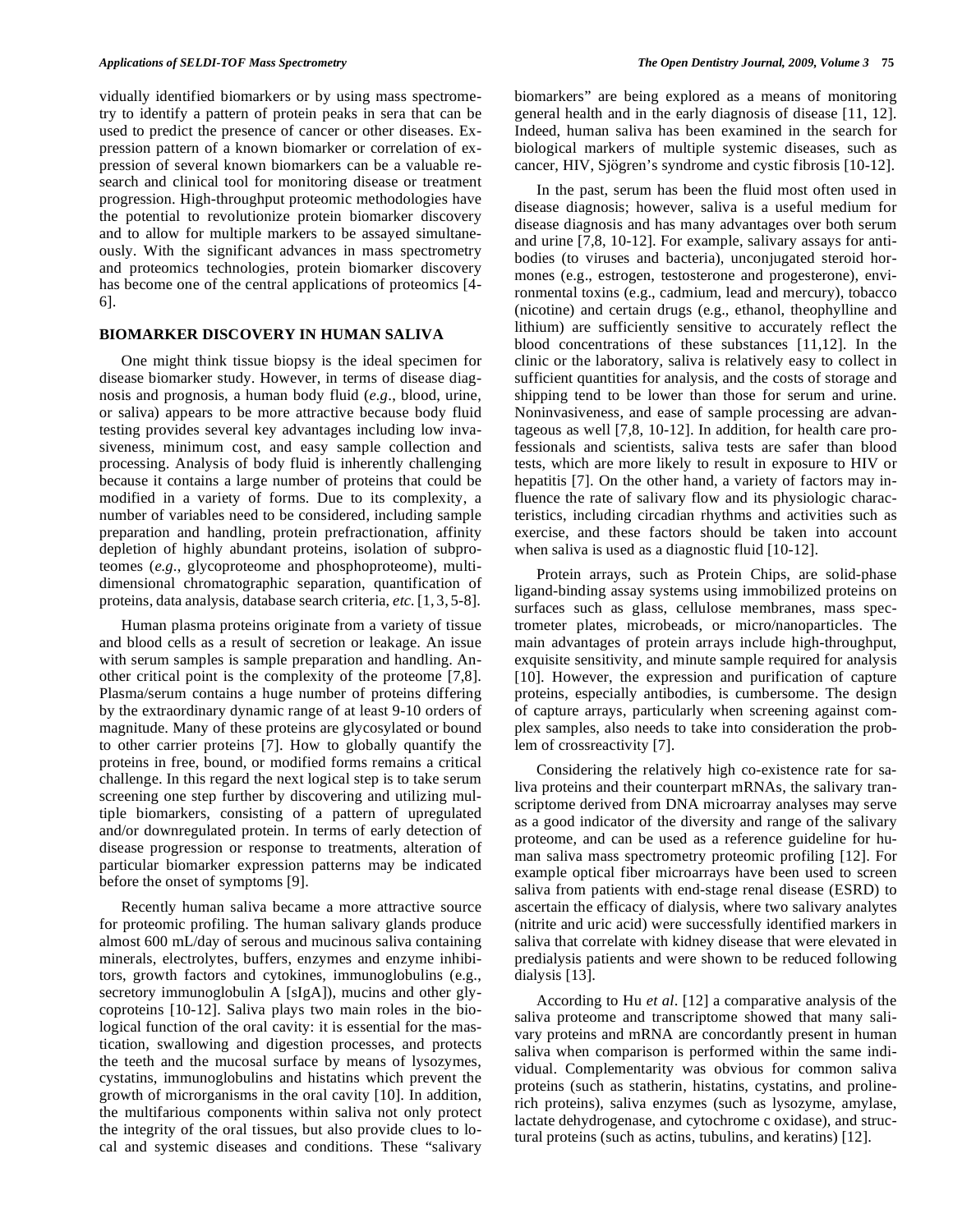# **USE OF MASS SPECTROMETRY IN SALIVARY PROTEOMICS**

 Proteomic attempts to study biological processes comprehensively by the systematic analysis of the proteins expressed in a cell or tissue. Mass spectrometry is currently proteomic's most important tool [14]. Mass spectrometry has been a powerful tool not only for protein identification in proteome analysis but also for the study of post-translational modifications of proteins, as well as chemical modification of proteins [1].

 By definition, a mass spectrometer consists of an ion source, a mass analyser that measures the mass-to-charge ratio  $(m/z)$  of the ionized analytes, and a detector that registers the number of ions at each *m*/*z* value. The mass analyser is, literally and figuratively, central to the technology [14]. There are four basic types of mass analyser currently used in proteomic research. These are the ion trap, time-of-flight (TOF), quadrupole and Fourier transform ion cyclotron analysers, and they are very different in design and performance, each with its own strength and weakness [14]. Mass spectrometric measurements are carried out in the gas phase on ionized analytes [1, 2, 14].

 During the decade of the 1990s, changes in mass spectrometric instrumentation and techniques revolutionized protein chemistry and fundamentally changed the analysis of proteins [1-5, 14]. These changes were catalyzed by two technical breakthroughs in the late 1980s: the development of the two ionization methods electrospray ionization (ESI) and matrix-assisted laser desorption/ionization (MALDI). The ease with which proteins and peptides could be ionized by these methods rapidly made mass spectrometry a complementary technique to nuclear magnetic resonance (NMR), X-ray crystallography, circular dichroism (CD), and other classical methods of protein chemistry to study diverse aspects of protein structure and function [1, 2]. For example In order to develop an ELISA respective biomarker proteins have to be purified and specific antibodies must be (commercially) available [9] and requires two antibodies for each protein that is being assayed [15] with high purity and high specificity. As a result, only a limited number of markers are currently applied for cancer detection for example. In contrast, mass spectrometry allows the multivariate analysis of complex patterns of new biomarkers without knowing their individual identities and without having specific monoclonal antibodies available. The proteins underlying individual peaks used for the differentiation do not have to be identified initially, although it may become necessary to determine the relation to the disease for a broad acceptance by the clinicians [9].

# **MATRIX-ASSISTED LASER DESORPTION/ION-IZATION (MALDI)**

 MALDI is an improvement of the laser desorption ionization (LDI) technique [1,3-6]. In LDI, a soluble analyte is air dried on a metal surface and the ionization is achieved by irradiating with an ultraviolet laser. The disadvantage of conventional LDI is that, in general, it has low sensitivity, the ionization method causes ion fragmentation, and the signal is very dependent on the ultra-violet absorbing characteristics of the analyte. This is solved with MALDI by decoupling the energy needed for desorption and ionization of the analyte. In MALDI, the analyte is mixed with a compound, the matrix, which absorbs the energy from the laser. The sample is co-crystallized with an excess amount of the matrix. A variety of matrices, small aromatic acids can be used. The aromatic group absorbs at the wavelength of the laser light, while the acid supports the ionization of the analyte. Irradiation with a short-pulsed laser, often a  $337$ -nm N<sub>2</sub> laser, causes mainly ionization of the matrix followed by energy and proton transfer to the analyte [1, 3-6].

 The main advantage with MALDI ionization is high sensitivity [5-6]. Time-of-flight (TOF) mass analyzer most commonly used with MALDI is robust, simple, and sensitive and has a large mass range. MALDI-TOF mass spectra are simple to interpret due to the propensity of the method to generate predominantly singly charged ions [3-6]. However, one of the biggest problems with MALDI-TOF for identification of proteins is the difficulty in obtaining highly significant search result. This is owing to the fact that not all the expected tryptic peptides show up in the experimental MS spectrum [10]. Another problem related to the MALDI method is the heterogeneity in matrix-sample crystal formation, which makes it difficult to quantify and reproduce results [10]. Using fast evaporation methods when applying the matrix seem to give more homogenous matrix-sample crystals. However, it is still often necessary to search for a good sample spot with a target [6]. In addition, it is very time consuming, expensive, and the matrix preparation has a major effect on the quality of MALDI-TOF spectra [10]. There is no universal matrix preparation procedure that gives good results for all peptides and proteins. Only general guidelines have been found, such as the requirement of the samplematrix mixture to be adjusted to pH less than 2.0 for optimal signal-to-noise ratio [5, 6].

# **SURFACE-ENHANCED LASER DESORPTION/ ION-IZATION (SELDI)**

 The original concept of surface-enhanced laser desorption/ ionization (SELDI) was perhaps first described in 1992 by Hutchens and Yip [16-18]. Among the proteomic approaches, SELDI-TOF mass spectrometry is a highthroughput technique, particularly appropriate for the investigation of low-molecular weight proteins (<20 kDa) with femtomole sensitivity and the ability to examine native proteins [10, 16-18]. SELDI-TOF can be described as a type of MALDI-TOF mass spectrometry where the sample matrix, known as Protein Chip, has an active role in sample purification as well as the desorption/ionization step [10, 18]. This technology is based on the separation of proteins using their chemical and physical characteristics (i.e., hydrophobic, hydrophilic, acidic, basic, metal affinity) by performing a chromatographic separation of the sample to be analyzed [19]. Three major components constitute SELDI-TOF: the Protein Chip arrays, the mass analyzer, and the data analysis software. The principle of this technique is very simple. A few microliters of a sample of interest are deposited on the chromatographic surface. The Protein Chip arrays are incubated and then washed with an appropriate buffer. The proteins of interest are captured on the chromatographic surface by adsorption, partition, electrostatic interaction or affinity chromatography depending on their properties, and analyzed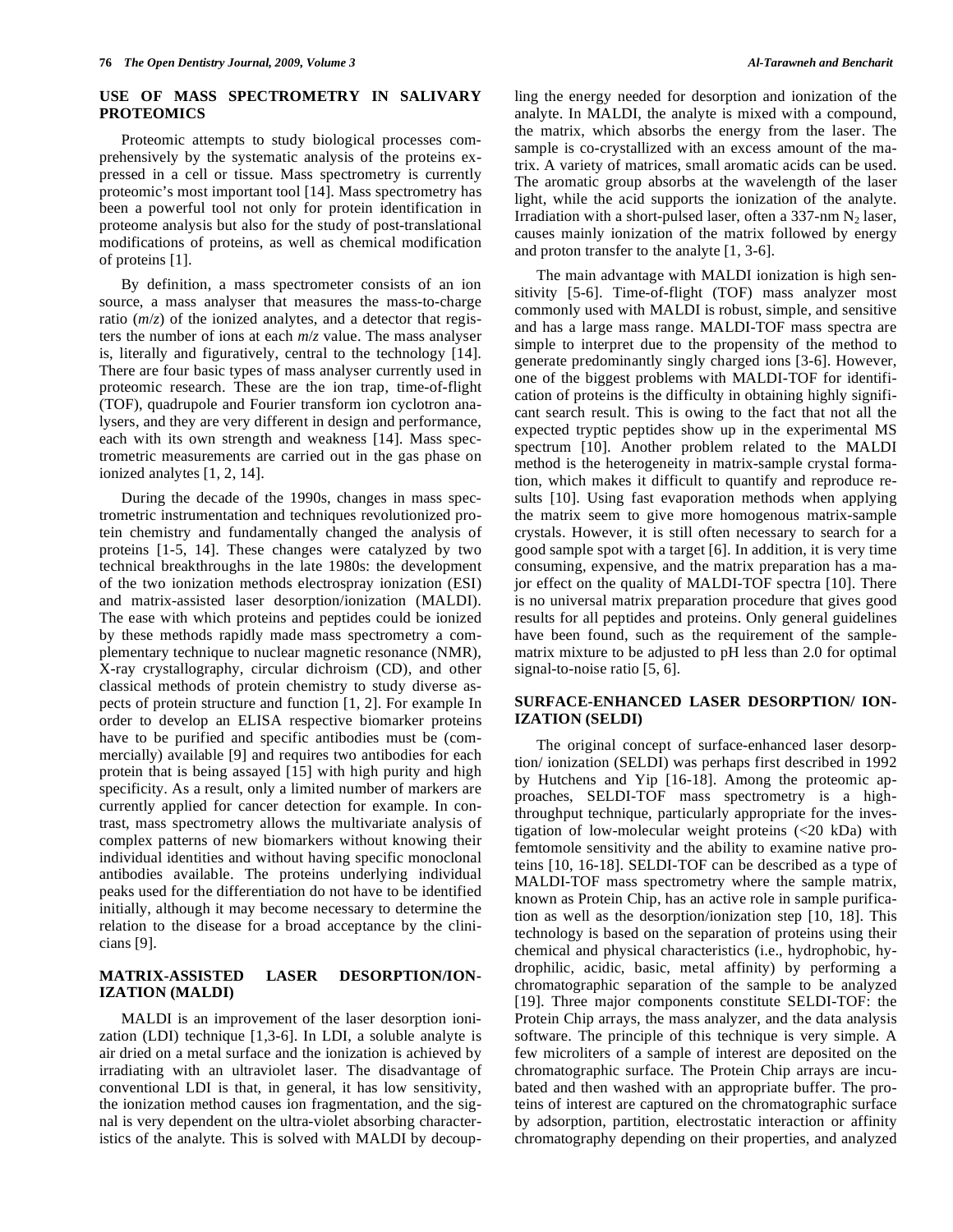by TOF mass spectrometry. The result is a mass spectrum comprised of the mass to charge (*m*/*z*) values and intensities of the bound proteins/peptides [20]. Then, using these chromatographic surfaces, a laser desorption (LD) time-of-flight (TOF) mass spectrometer can generate an accurate protein profile of a biological sample requiring minimal amounts of sample. The protein sample may be analyzed directly or after proteolytic digestion of the adsorbed material [19]. Proteolysis of a protein after desorption can be used to identify binding sites such as antibody epitope sites [1].

 While SELDI-TOF provides a unique sample preparation platform, it is similar to MALDI-TOF in that a laser is utilized for the ionization of samples that have been co-crystallized with a matrix on a target surface. Unlike MALDI-TOF target surfaces, however, the SELDI-TOF Protein Chip surfaces are uniquely designed to retain proteins from complex mixtures according to their specific properties using chromatographic-based selectivity [20].

 One of the unique strengths of SELDI-TOF is its ability to analyze proteins from a variety of crude sample types, with minimal sample consumption and processing [20]. SELDI-TOF is very rapid and it can directly test native undigested biological samples. The use of different Protein Chips allows the separation/targeting of proteins in the sample, thereby reducing the complexity of the sample [19, 21]. As a result of surface affinity capture, compounds with shared physical and chemical properties are retained; thus, the various analytes are likely to have a more equal probability of becoming incorporated into the matrix crystal, which in turn reduces analyte signal suppression [18], the washing step removes most of the salts, which otherwise interfere with mass spectrometric analysis [21]. Finally, binding to the active probe surface may reveal the biomechanical property of the analyte, including chemical properties such as hydropathicity, total charge, pI, phosphorylation, glycosylation, and primary composition [17].

 There are however a few drawbacks of SELDI-TOF. First, high-molecular weight salivary proteins and glycoproteins such as mucins might not be detected [10,18,21]. However, more mass peaks in the high-molecular weight range may be obtained by applying more appropriate buffers or varying the stringency of the washing steps. Second, competitive binding of high abundance non-informative proteins (like the mucins) on the chip surface may reduce the intensity of peptides/proteins of interest, particularly the low abundance ones [21]. This can be overcome by prefractionation of the saliva sample or the use of membranes with a specific cut-off. There is also concern that the protein peaks identified by SELDI-TOF and used for discriminating between cancer and control are not derived from the tumor per se but rather from the body's response to the cancer (epiphenomena) and that they may not be specific for cancer. Inflammatory conditions and benign pathologies may elicit the same bodily responses [4]. Finally, SELDI-TOF has lowmass resolution, which together with a lack of tandem mass spectrometric capabilities, limits the identification of salivary proteins [21]. In terms of reproducibility of the procedure, investigators routinely incorporate a number of approaches to ensure reproducible results. These include adding a quality control sample on each chip array, and normalizing spectral data through commercially available or inhouse generated computer programs [10, 19-21].

#### **SELDI-TOF APPLICATIONS FOR SALIVARY PROTEOMIC STUDIES**

 The application of SELDI TOF-MS technology is not limited to studies of ovarian [22], breast [23], pancreatic [24] and prostate cancers [25]. It has also been used in obtaining proteomic patterns for the diagnosis of bladder cancer from urine samples [26] and cervical cancer from laser capture microdissected captured cell lysates from tissue samples [27]. Cerebrospinal fluid (CSF) was used in finding and monitoring biomarkers for Alzheimer's disease [20, 28].

 The proteins present in whole saliva are derived mainly from the salivary glands. Some proteins, however, originate from oral microorganisms, epithelial cells, crevicular fluid, leucocytes or dietary components. The relative contribution of sources other than the salivary glands to the composition of saliva will vary depending on e.g., the physiological status, method of stimulation, and the type of protein [10, 19, 20]. For decades, dental health professionals have used saliva to help assess the risk of caries by measuring its buffering capacity and bacterial content. Now, saliva is increasingly being used as an investigational aid in the diagnosis of human oral and systemic disease [7, 11, 12]. Such as Sjögren's syndrome [29], cystic fibrosis [30], sarcoidosis [31], diabetes mellitus [32] and diseases of the adrenal cortex [33]. However, unlike the SELDI-TOF analyses of plasma/serum or CSF, salivary proteomics using SELDI-TOF is still in its infantile stage. There are only handful published articles on salivary proteomic analysis using SELDI-TOF (Table **1**). Most of these studies are to improve the technology and not biomarker monitoring or discovery studies.

 The usefulness of saliva determinations by SELDI-TOF mass spectrometry depends on the application of preanalytical procedures adequate for the assay in saliva. Once the saliva sample is collected, it is important that the handling procedures do not affect the nature and the content of the saliva [10, 19, 21]. Most workers centrifuge the sample at  $1000 \times g$ , while others recommend higher centrifugation speed to remove cellular debris, bacteria and high molecular weight mucoproteins. Another point where opinions differ is the temperature to store samples if analysis is not performed immediately after sampling. In addition, slow freezing, long storage time, as well as freeze–thawing cycles may cause problems since some protein-induced precipitation may occur [10, 19, 21].

 Currently, there are four examples of human salivary proteomic studies using SELDI-TOF mass spectrometry to monitor known biomarkers or define novel biomarkers (Table **1**). Two studies used SELDI-TOF in biomarker discovery. Streckfus *et al*. proposed the use of SELDI-TOF analysis of saliva in breast cancer biomarker discovery [35]. Ryu *et al*. studied the salivary protein expression profiling in Sjgren's syndrome [29]. Another two studies used SELDI-TOF to monitor known biomarkers [34, 36]. Imanguli *et al*. examined salivary proteomic profiles before and after stem cell therapy [34], and Kuwata *et al*. used SELDI-TOF analysis to examine the presence of bacterial lactofericin in saliva [36].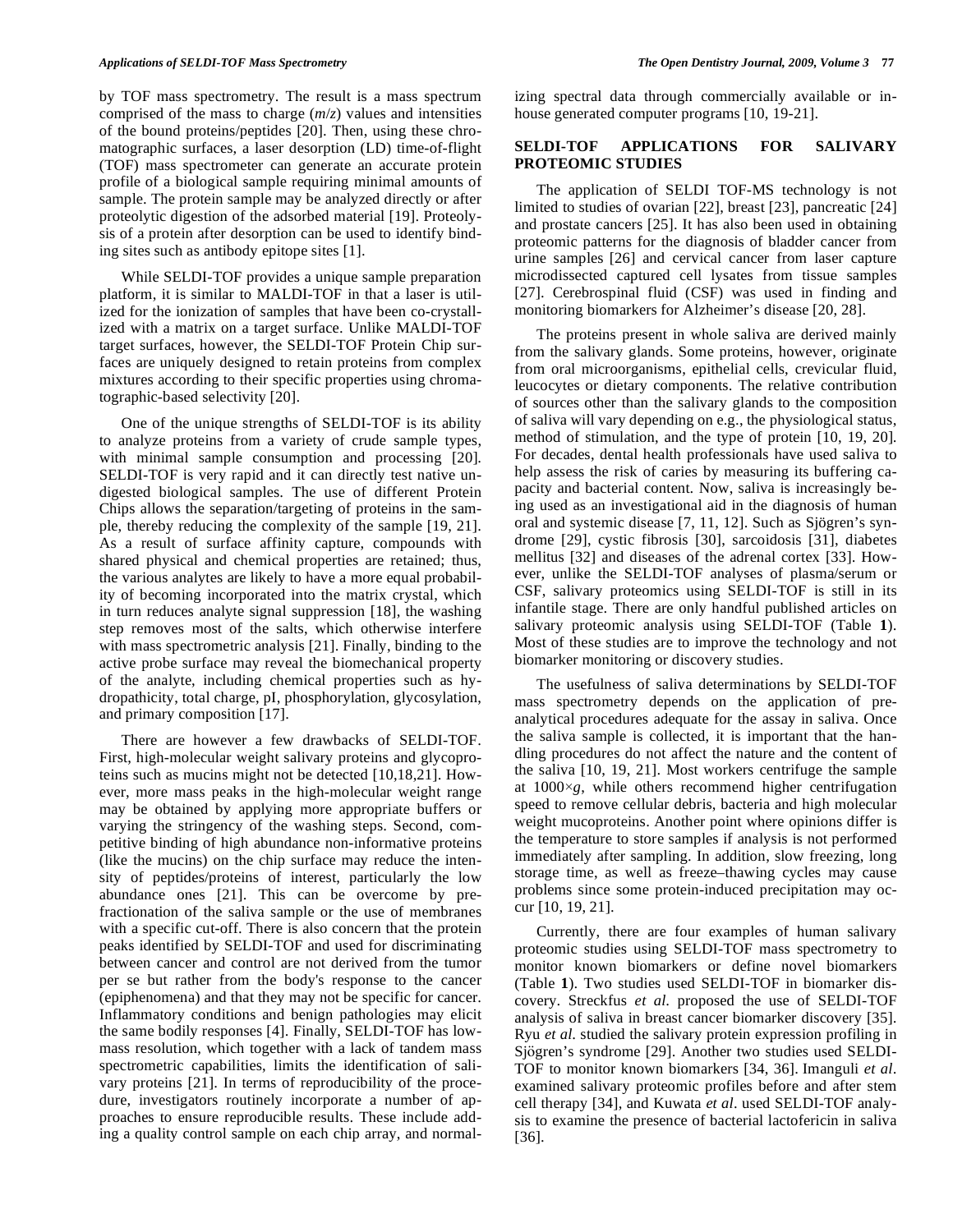| Table 1. |  | <b>Salivary Proteomics Using SELDI-TOF Mass Spectrometric Analysis</b> |
|----------|--|------------------------------------------------------------------------|
|          |  |                                                                        |

| <b>Studies</b>                   | <b>Type of Study</b>               | <b>Applications/Diseases</b> |
|----------------------------------|------------------------------------|------------------------------|
| Papale <i>et al.</i> 2008 [10]   | Improvement of technology          |                              |
| Schipper <i>et al.</i> 2007 [19] | Improvement of technology          |                              |
| Imanguli et al. 2007 [34]        | Monitoring proteomic profiles      | Stem cell therapy            |
| Schipper et al. 2007 [21]        | Improvement of technology          |                              |
| Streckfus et al. 2006 [35]       | Biomarker discovery                | <b>Breast cancer</b>         |
| Ryu et al. 2006 [29]             | Biomarker discovery                | Sjogren's syndrome           |
| Kuwata et al. 1998 [36]          | Monitoring lactoferricin in saliva | Bacterial biomarkers         |

#### **CONCLUSION**

 SELDI-TOF mass spectrometry combines the precision of MALDI-TOF proteomic analysis of mass spectrometry and the high-through-put nature of the protein array, Protein Chips. Despite this significant advancement and simplicity of the use of human saliva, there is only a handful clinic studies using SELDI-TOF in defining salivary proteome. This promising technology can be used to monitor known biomarkers and in novel biomarker discovery. SELDI-TOF can also be used as a tool to monitor the progress of diseases and effects of particular treatments.

### **ACKNOWLEDGEMENT**

 The University of North Carolina at Chapel Hill's Office of the Vice Chancellor for Research and Economic Development provided support for open access publication.

# **REFERENCES**

- [1] Lundblad RL. The evolution from protein chemistry to proteomics : basic science to clinical application, CRC/Taylor & Francis Press: Boca Raton, FL 2006.
- [2] Wilkins MR, Pasquali C, Appel RD, *et al*. From proteins to proteomes: large scale protein identification by two-dimensional electrophoresis and amino acid analysis. Biotechnology (N Y) 1996; 14: 61-5.
- [3] Aebersold R, Goodlett DR. Mass Spectrometry in Proteomics. Chem Rev 2001; 101: 269-95.
- [4] Srivastava S. Informatics in proteomics, CRC/Taylor & Francis Press: Boca Raton, FL 2005.
- [5] Matthiesen R. Mass spectrometry data analysis in proteomics. Humana Press: Totowa, NJ 2007.
- [6] Matthiesen R, Mutenda KE. Introduction to proteomics. Methods Mol Biol 2007; 367: 1-35.
- [7] Hu S, Loo JA, Wong DT. Human body fluid proteome analysis. Proteomics 2006; 6: 6326-53.
- [8] Thongboonkerd V, Proteomics of human body fluids. Springer-Link, Humana Press: Totowa, NJ 2007.
- [9] Pusch W, Flocco MT, Leung SM, Thiele H, Kostrzewa M. Mass spectrometry-based clinical proteomics. Pharmacogenomics 2003; 4: 463-76.
- [10] Papale M, Pedicillo MC, Di Paolo S, *et al*. Saliva analysis by surface-enhanced laser desorption/ionization time-of-flight mass spectrometry (SELDI-TOF/MS): from sample collection to data analysis. Clin Chem Lab Med 2008; 46: 89-99.
- [11] Lawrence HP. Salivary markers of systemic disease: noninvasive diagnosis of disease and monitoring of general health. J Can Dent Assoc 2002; 68: 170-4.
- [12] Hu S, Li Y, Wang J, *et al*. Human saliva proteome and transcriptome. J Dent Res 2006; 85: 1129-33.
- [13] Walt DR, Blicharz TM, Hayman RB, *et al*. Microsensor arrays for saliva diagnostics. Ann NY Acad Sci 2007; 1098: 389-400.
- [14] Aebersold R, Mann M. Mass spectrometry-based proteomics. Nature 2003; 422: 198-207.
- [15] Chen R, Pan S, Brentnall TA, Aebersold R. Proteomic profiling of pancreatic cancer for biomarker discovery. Mol Cell Proteomics 2005; 4: 523-33.
- [16] Hutchens TW, Yip TT. Synthetic metal-binding protein surface domains for metal ion-dependent interaction chromatography. II. Immobilization of synthetic metal-binding peptides from metal ion transport proteins as model bioactive protein surface domains. J Chromatogr 1992; 604: 133-41.
- [17] Hutchens TW, Nelson RW, Li CM, Yip TT. Synthetic metalbinding protein surface domains for metal ion-dependent interaction chromatography. I. Analysis of bound metal ions by matrixassisted UV laser desorption time-of-flight mass spectrometry. J Chromatogr 1992; 604: 125-32.
- [18] Merchant M, Weinberger SR. Recent advancements in surfaceenhanced laser desorption/ionization-time of flight-mass spectrometry. Electrophoresis 2000; 21: 1164-77.
- [19] Schipper R, Loof A, de Groot J, Harthoorn L, van Heerde W, Dransfield E. Salivary protein/peptide profiling with SELDI-TOF-MS. Ann NY Acad Sci 2007; 1098: 498-503.
- [20] Xiao Z, Prieto D, Conrads TP, Veenstra TD, Issaq HJ. Proteomic patterns: their potential for disease diagnosis. Mol Cell Endocrinol 2005; 230: 95-106.
- [21] Schipper R, Loof A, de Groot J, Harthoorn L, Dransfield E, van Heerde W. SELDI-TOF-MS of saliva: methodology and pretreatment effects. J Chromatogr B Anal Technol Biomed Life Sci 2007; 847: 45-53.
- [22] Jacobs IJ, Menon U. Progress and challenges in screening for early detection of ovarian cancer. Mol Cell Proteomics 2004; 3: 355-66.
- [23] Bertucci F, Birnbaum D, Goncalves A. Proteomics of breast cancer: principles and potential clinical applications. Mol Cell Proteomics 2006; 5: 1772-86.
- [24] Kuo SC, Gananadha S, Scarlett CJ, Gill A, Smith RC. Sporadicpancreatic polypeptide secreting tumors (PPomas) of the pancreas. World J Surg 2008; 32: 1815-22.
- [25] Hellström M, Lexander H, Franzén B, Egevad L. Proteomics in prostate cancer research. Anal Quant Cytol Histol 2007; 29: 32-40.
- [26] Vlahou A, Schellhammer PF, Mendrinos S, *et al*. Development of a novel proteomic approach for the detection of transitional cell carcinoma of the bladder in urine. Am J Pathol 2001; 158: 1491-502.
- [27] Hu S, Denny P, Denny P, *et al*. Differentially expressed protein markers in human submandibular and sublingual secretions. Int J Oncol 2004; 25: 1423-30.
- [28] Frankfort SV, van Campen JP, Tulner LR, Beijnen JH. Serum amyloid beta peptides in patients with dementia and age-matched non-demented controls as detected by surface-enhanced laser desorption ionisation-time of flight mass spectrometry (SELDI-TOF MS). Curr Clin Pharmacol 2008; 3: 144-54.
- [29] Ryu OH, Atkinson JC, Hoehn GT, Illei GG, Hart TC. Identification of parotid salivary biomarkers in Sjogren's syndrome by surfaceenhanced laser desorption/ionization time-of-flight mass spectrometry and two-dimensional difference gel electrophoresis. Rheumatology 2006; 45: 1077-86.
- [30] Shori DK, Asking B. Dynamics of protein and fluid secretion from the major salivary glands of rat: relevance of research findings to clinically observed defective secretion in cystic fibrosis. Pflugers Arch 2001; 443(Suppl 1): S11-6.